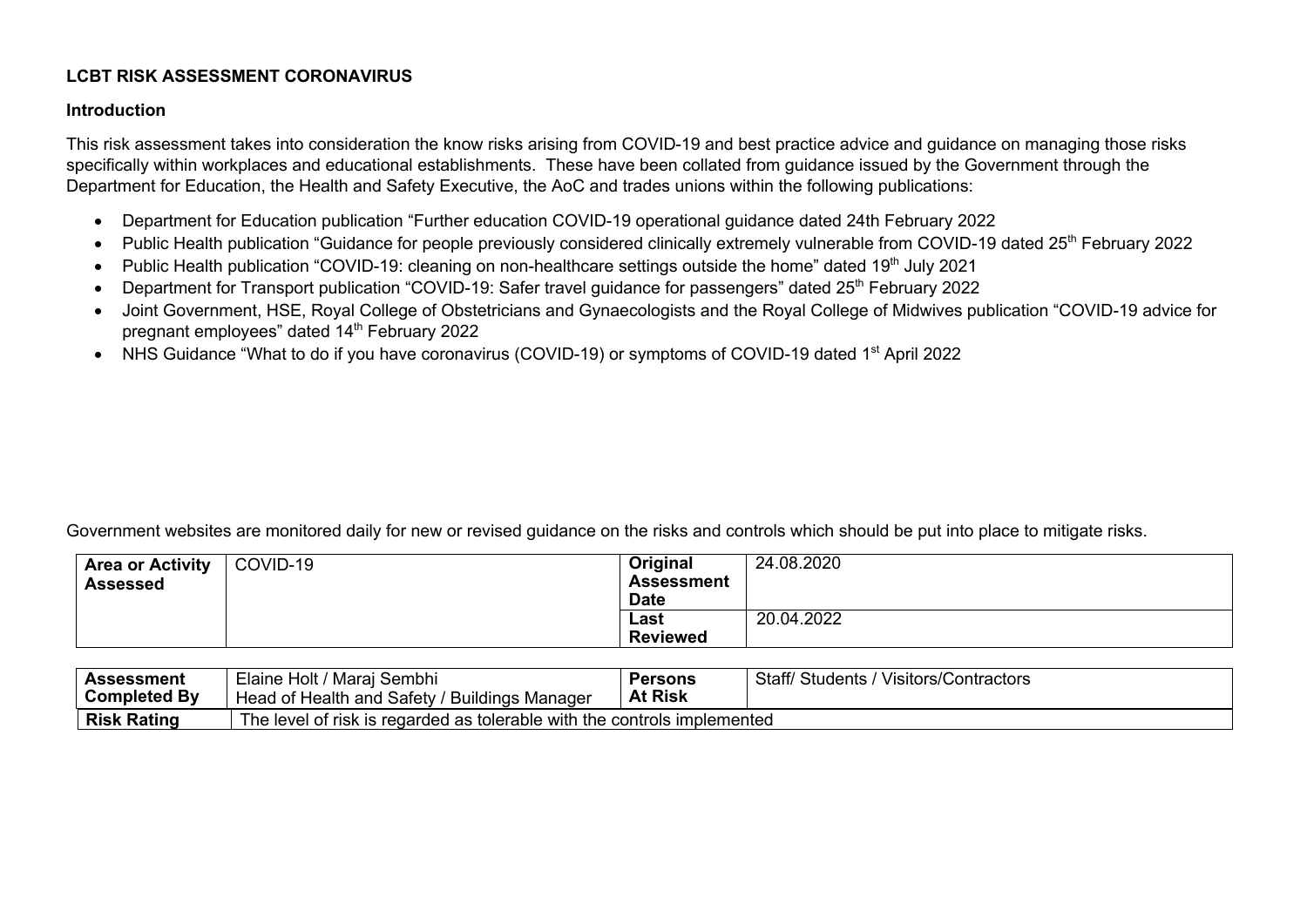| No. | <b>HAZARD</b>                                                                                                                              | <b>WHO</b><br><b>MIGHT BE</b><br><b>HARMED</b>                    | <b>IMPLEMENTED CONTROLS</b>                                                                                                                                                                                                                                                                                                                                                                                                                                                                                                                                             | <b>RISK</b><br><b>RATING</b><br><b>WITH</b><br><b>CONTROLS</b><br><b>IN PLACE</b> | <b>ADDITIONAL</b><br><b>ACTIONS REQUIRED</b><br>(IF ANY) |
|-----|--------------------------------------------------------------------------------------------------------------------------------------------|-------------------------------------------------------------------|-------------------------------------------------------------------------------------------------------------------------------------------------------------------------------------------------------------------------------------------------------------------------------------------------------------------------------------------------------------------------------------------------------------------------------------------------------------------------------------------------------------------------------------------------------------------------|-----------------------------------------------------------------------------------|----------------------------------------------------------|
| 1.  | Attending college<br>following a positive<br>COVID-19 Test or<br>attending whilst<br>having COVID-19<br>symptoms                           | Staff and<br>students                                             | Any adult student (aged 18 or over), member of staff or<br>contractor with a positive test result must not attend college<br>and should start to self-test from day 5. Students under 18<br>should not attend college and should start to self-test from day<br>5. Note that the 5 and 3 days start the day after the date of the<br>test.<br>Anybody who has COVID-19 symptoms, and a high<br>temperature or does not feel well enough to attend college<br>should only return to college once they feel well enough to do<br>so and no longer have a high temperature | Low                                                                               | None                                                     |
| 2.  | Travel to and from<br>College                                                                                                              | Staff and<br><b>Students</b>                                      | Walking or cycling to and from College is encouraged<br>$\bullet$<br>Staff and students reminded of the Department for Transport<br>guidance "COVID-19: safer travel guidance for passengers"<br>and links into local council websites to plan routes to and from<br>work                                                                                                                                                                                                                                                                                               | Low                                                                               | None                                                     |
| 3.  | Spreading or<br>getting coronavirus<br>by not washing<br>hands or not<br>washing them<br>adequately                                        | <b>Staff</b><br><b>Students</b><br><b>Visitors</b><br>Contractors | Posters displayed to remind of the need to wash/sanitise hands<br>more frequently<br>Hand sanitiser at the entrance and in all learning environments<br>and offices<br>Hot and cold running water and soap in each toilet<br>$\bullet$                                                                                                                                                                                                                                                                                                                                  | Low                                                                               | None                                                     |
| 4.  | Spreading or<br>getting coronavirus<br>in common use<br>areas (corridors,<br>offices,<br>classrooms,<br>entrance/exit<br>points and lifts) | <b>Staff</b><br><b>Students</b><br><b>Visitors</b><br>Contractors | Tissues and bins provided to encourage "Catch it, Bin it, Kill it"<br>$\bullet$<br>Hand sanitiser and sanitising spray provided in learning<br>environments<br>Staff and students are encouraged to be vaccinated against<br>COVID-19<br>Air conditioning system set to provide as much fresh air as<br>$\bullet$<br>possible and windows opened where possible                                                                                                                                                                                                         | Low                                                                               | None                                                     |
| 5.  | Mental health and<br>wellbeing affected<br>through anxiety<br>about coronavirus                                                            | <b>Staff</b><br><b>Students</b>                                   | Regular communications with staff<br>Availability of managers to discuss concerns which staff might<br>raise<br>Students able to arise concerns with college staff                                                                                                                                                                                                                                                                                                                                                                                                      | Low                                                                               | None                                                     |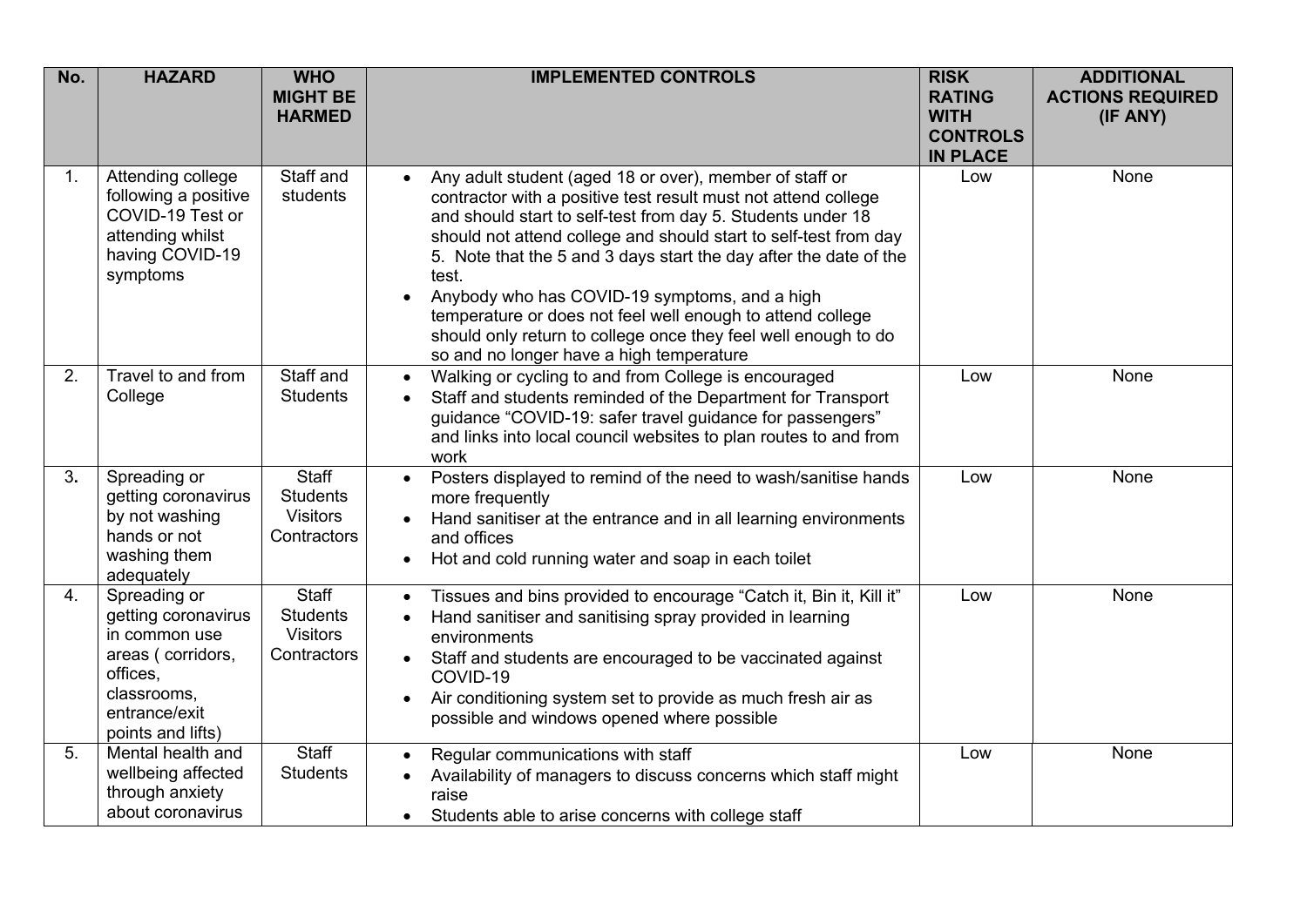|     |                                                                                          |                       | Personal workplace risk assessment arrangements for staff as<br>$\bullet$<br>necessary                                                                                                                                                                                                                                                                                                                                                                                       |     |      |
|-----|------------------------------------------------------------------------------------------|-----------------------|------------------------------------------------------------------------------------------------------------------------------------------------------------------------------------------------------------------------------------------------------------------------------------------------------------------------------------------------------------------------------------------------------------------------------------------------------------------------------|-----|------|
| 6.  | Staff and students<br>formerly<br>considered to be<br>clinically extremely<br>vulnerable | Staff                 | People previously considered to be high risk are not advised to<br>shield again but are advised to follow the guidance contained in<br>"COVID 19: Guidance for people whose immune system<br>means they are at higher risk."                                                                                                                                                                                                                                                 | Low | None |
| 7.  | Pregnant staff and<br>students                                                           | Staff                 | Pregnant staff and students should follow the general guidance<br>and controls measures.<br>Individual risk assessments will be undertaken for all pregnant<br>staff and students<br>Guidance from the Government, HSE, Royal College of<br>Obstetricians and Gynaecologists and the Royal College of<br>Midwives strongly recommends COVID-19 vaccinations during<br>pregnancy                                                                                              | Low | None |
| 8.  | <b>First Aid</b>                                                                         | Staff                 | First Aiders provided with appropriate PPE/RPE (fluid repellent<br>surgical mask, disposable gloves, eye protection and apron or<br>other covering). Appropriate hygiene controls followed.                                                                                                                                                                                                                                                                                  | Low | None |
| 10. | Inadequate<br>controls or<br>localised outbreak                                          | Staff and<br>students | Inspections made of all learning environments and offices to<br>$\bullet$<br>ensure adequate supplies of hand sanitiser, sanitising wipes or<br>spray and disposable paper towel and tissues are readily<br>available<br>Inspections made of all sanitising stations to ensure they<br>dispense sanitising gel<br>Additional presence of managers to monitor and support<br>compliance with controls<br>Risk assessment reviewed weekly<br>Outbreak management plan produced | Low | None |

**Health and Safety Risk Matrix Risk Level Guidance**